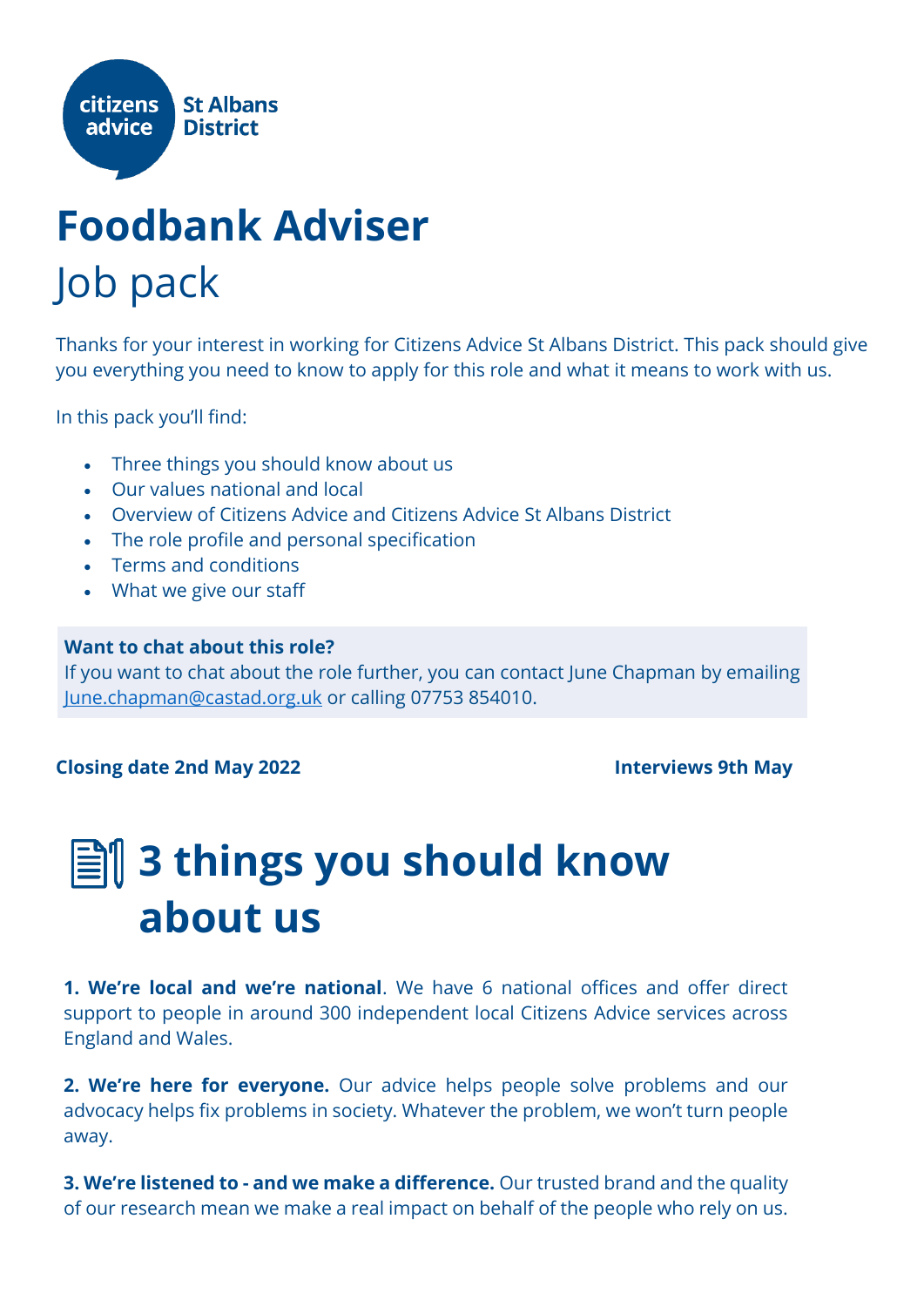### **Our national values**

**We're inventive.** We're not afraid of trying new things and learn by getting things wrong. We question every idea to make it better and we change when things aren't working.

**We're generous.** We work together, sharing knowledge and experience to solve problems. We tell it like it is and respect everyone**.**

**We're responsible.** We do what we say we'll do and keep our promises. We remember that we work for a charity and use our resources effectively.

## **Overview of Citizens Advice**

The Citizens Advice service is made up of Citizens Advice - the national charity - and a network of around 300 local Citizens Advice members.

This role is working for the local service in St Albans District, a member of our network of independent charities, delivering services from

- over 600 local Citizens Advice outlets
- over 1,800 community centres, GPs' surgeries and prisons

They do this with:

- 6,500 local staff
- over 23,000 trained volunteers

Our reach means 99% of people in England and Wales can access a local Citizens Advice within a 30 minute drive of where they live.

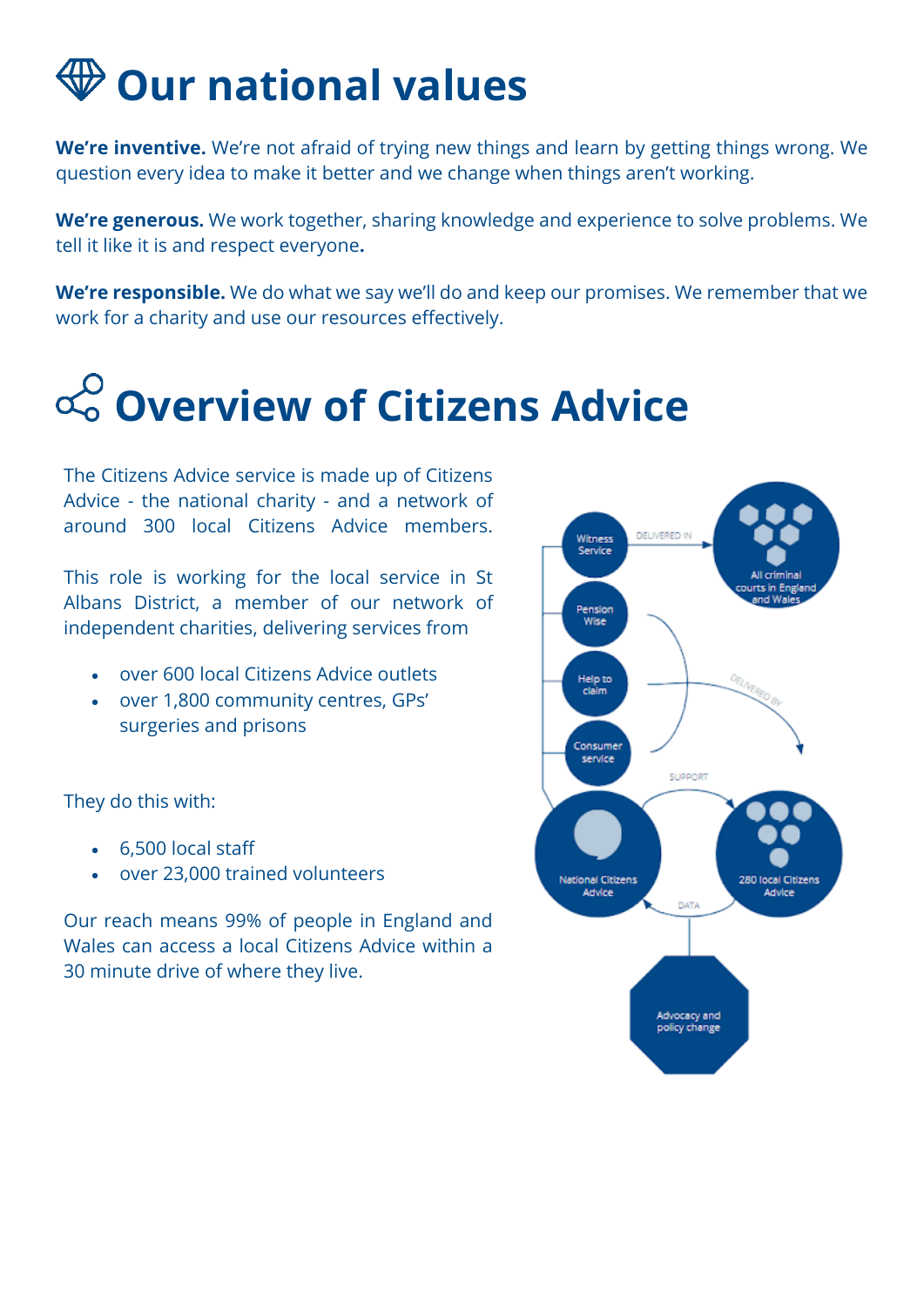### **Our local values**

**We're effective.** We take our work seriously, are professional in our approach, focused on making a positive difference using our resources wisely and creatively.

**We're accessible.** We meet much of the demand for our service and offer help in a range of ways, face to face, online, email, webchat, making ourselves available to clients and each other.

**We're collaborative.** We work together as a supportive team and with partners

**We're empowering.** We encourage independence in those we help and within the team

**We're a learning organisation.** We have a no blame culture and invest heavily in learning and personal development for everyone

### **How Citizens Advice St Albans District works**

We principally serve the people of the District of St Albans, as we have done since 1939.

We provide advice and support to all members of the community who need help, on a wide range of topics, and in the ways that people prefer to access it.

We strive to maximise our resources, including funding, premises, volunteer hours and other in-kind donations, and to use them as efficiently as possible so as to deliver the best quality advice service to the greatest number of people and to make the biggest difference to their lives and to the community as a whole.

We use our data and insights to understand the issues people face, to develop suggested improvements to policies and practices, and to campaign effectively for change.

Volunteers are at the heart of our service. We believe that the service clients receive is directly related to the service staff and volunteers receive from the organisation, so we seek to offer the best possible volunteering experience and to provide good working conditions for the staff that work with and support them.

# **The role**

The adviser will work from the Civic Centre base and attend each foodbank site on a regular basis. The aim is to connect with 200 foodbank clients per year to encourage them to accept our support to manage their affairs, improve their underlying circumstances and reduce their need to use the foodbank. The adviser will be required to balance simple and complex work to ensure that we meet target client numbers.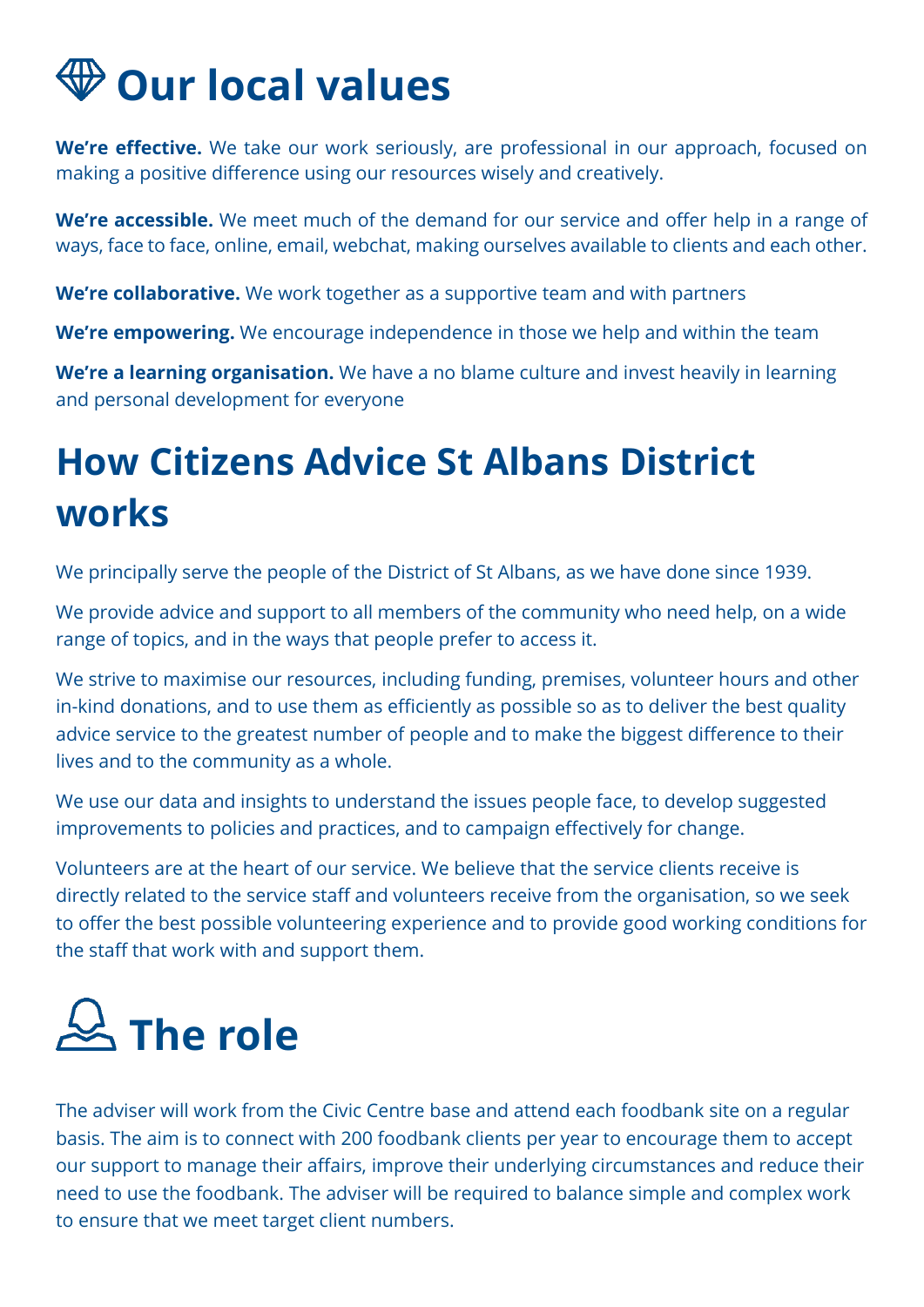# **Role profile**

#### **Advice giving**

- ➢ Interview clients using sensitive listening and questioning skills in order to allow clients to explain their problem(s) and empower them to set their own priorities.
- ➢ Use the Citizens Advice AdviserNet website to find, interpret and communicate the relevant information.
- ➢ Research and explore options and implications so that clients can make informed decisions.
- ➢ Assist clients where necessary by calculating, negotiating, drafting or writing letters and telephoning.
- ➢ Negotiate with third parties such as statutory and non-statutory bodies as appropriate.
- ➢ Ensure that all work conforms to the organisation's policies and procedures.
- ➢ Ensure that work reflects and supports the Citizens Advice service's equality and diversity strategy.
- ➢ Maintain detailed case records for the purpose of continuity of casework, information retrieval, statistical monitoring and report preparation.

#### **Casework**

- $\triangleright$  Provide casework by exception with the approval of the manager where client need dictates and no reasonable alternative provision can be obtained.
- ➢ Prepare and present cases to the appropriate statutory bodies, tribunals and courts as appropriate and negotiate with third parties as appropriate.
- $\triangleright$  Assist clients with other related problems where they are an integral part of their case and refer to other advisers or specialist agencies as appropriate.

#### **Research & Campaigns**

- ➢ Assist with research and campaigns work by providing information about clients' circumstances.
- ➢ Provide statistical information on the number of clients and nature of cases and provide regular reports to the organisation's management.

#### **Professional Development**

- $\triangleright$  Keep up to date with legislation, case law, policies and procedures relating to specified area and undertaking appropriate training.
- ➢ Attend relevant internal and external meetings as agreed with the line manager.
- ➢ Prepare for attend supervision session/team meetings/management team meetings as appropriate.

#### **Partnership working**

➢ Support and guide foodbank volunteers, providing basic training where needed to enable them to signpost and refer as appropriate.